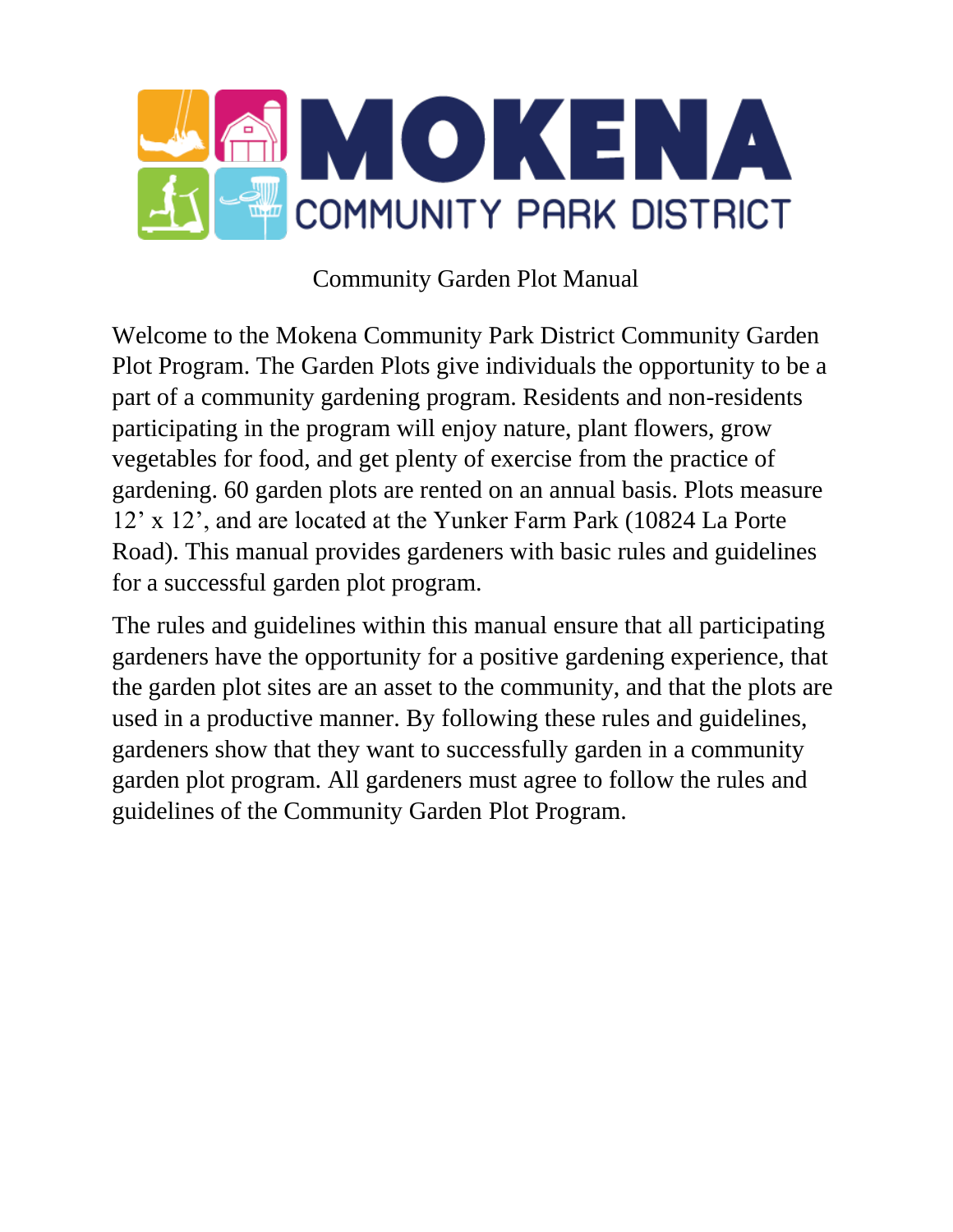#### **ADMINISTRATION**

## **Rental Procedure**

Garden Plots are rented on a seasonal basis. Registration information is in the Park District Winter/Spring brochure. The cost is \$25 for residents per plot, \$40 for non-residents.

## **Inspection**

The Park District will inspect the plots periodically. We will contact gardeners whose plots are not in compliance with the rules, who interfere with their neighbors' plots, or whose plots are not used appropriately. Gardeners who fail to address a rules violation within 7 calendar days, or within an alternative time frame specified by the Park District, risk losing their garden plot rental without refund.

## **Plot Return Policy**

Gardeners may return their plots at any time during the growing season by contacting the Mokena Community Park District. Garden Plot renters may not transfer or sublet their rented plot to another individual. All garden plot trades or terminations will be managed by the Park District. There are no refunds for returned plots.

## **Safety**

Renters garden at their own risk. Since plot locations are in a public park, the public cannot be banned from these areas. The Mokena Park District assumes no liability or responsibility for any loss or damage to personal property, plants, or produce at the garden plots.

Should illegal activities, such as theft, alcohol use, malicious damage, dumping, etc. be observed, please contact the Mokena Police Department at (708) 479-3911 and the Mokena Park District at (708) 390-2401.

#### **GARDENER INFORMATION**

## **New Gardener Eligibility**

The following criteria establish eligibility for garden plot rental:

- Garden Plot reservations accepted on a first-come first served basis. Date will be announced in Winter/Spring brochure. Residents will receive priority registration.
- Signed rental contract must be returned to the Administration Center at registration.
- Food grown in the garden plot must be for personal consumption. Food may not be grown for commercial purposes.
- Flowers or ornamentals grown in the garden plot must be for personal use, and not for commercial purposes.
- Gardeners must comply with the Agreement and Code of Conduct.

#### **Gardener Responsibilities**

• All plots must be planted by June 1. The Park District will reassign unplanted plots without refund after June 1.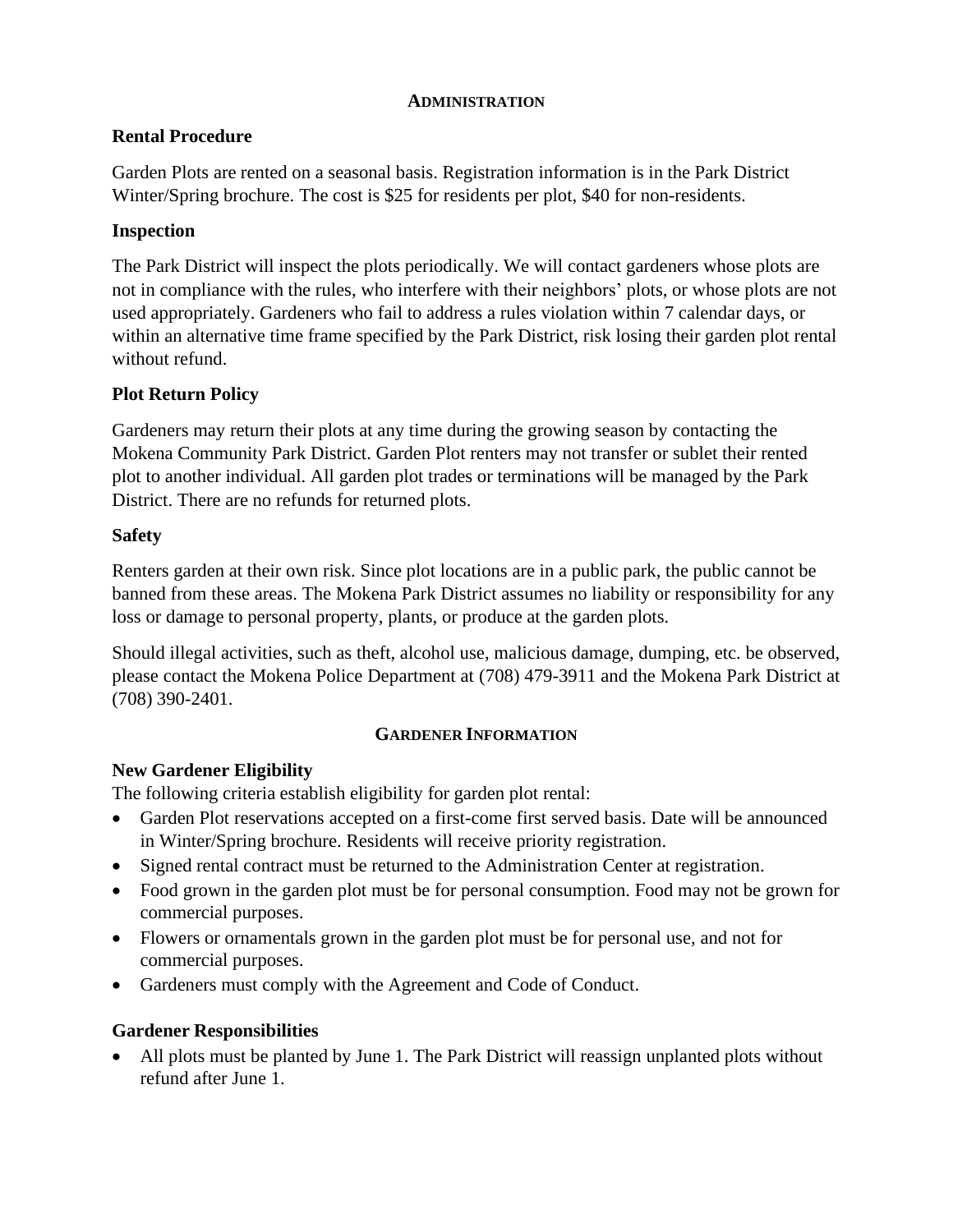- Before gardening, planters should check the numbered stake to verify that they are at the correct plot. If gardeners are unsure of their plot number, they should contact the Park District before planting. The Park District is not responsible for costs incurred for replanting.
- The Park District will maintain the areas surrounding the garden site. Plots are not to extend beyond the plot boundary lines.
- Park District will till the soil once prior to the beginning of the season, provided the plot has not already been fenced in. Gardeners may need to rototill or turn the soil just prior to planting.
- Gardeners are expected to weed and maintain their plot throughout the season until closing on November 1. Trash receptacles are provided, do not leave debris or weeds in the aisles. The trash receptacle and compost area are to be used for garden waste only, and are not to be used for yard waste from home.
- If weeds exceed 12" on more than a third of your plot for longer than 7 days, or if you have extended your plot beyond the plot boundary lines, you will be contacted by the Park District. Gardeners will have one week from the date of notification to take appropriate action before the plot is mowed. Gardeners are expected to make arrangements to maintain their plots during any extended absences.
- If gardeners fail to maintain their plot, the Park District will assume maintenance. Gardeners will then forfeit their registration privilege for the next year.
- Plastic bags, rocks, string, wooden stakes, or other materials should not be left in the garden aisles. These objects can be very dangerous and destructive when mowing.

## **GARDENER RULES**

- All gardening activities must be contained within the plot boundaries as delineated by the Park District.
- Gardeners may begin preparing their plot for planting on May 1. Planting must begin by June 1. Plots that are not planted on June 2 will be taken back by the Park District, and re-rented (no refunds). Plot should be cleaned up by November 1. For a successful fall clean-up, please clear the plot of weeds, plants, weed blanket fabric, tomato cages, garbage, debris, fencing, gardening tools and accessories.
- Any stakes and markers installed by the Park District designating the boundaries of the plots must not be removed at any time.
- Plots must be neatly maintained up to the boundaries May 1 through October 31.
- All non-biodegradable trash must be placed in garbage cans. Garden waste or weeds shall be placed in the designated compost area.
- Water is provided. Water is suitable for garden watering but is non-potable. Do NOT drink the water. Watering with a hose is prohibited. Water cannot be misused. NO hoses or sprinklers can be attached to the water spigots.
- Fences must be removed by November 1, unless you have already reserved your plot for the next year. Fence height can be no more than 6 feet.
- Poured concrete or limestone screening cannot be used to anchor fence posts or other structures. Gardeners may not dig channels or create berms outside of their plots.
- Pets are not allowed inside the plot area.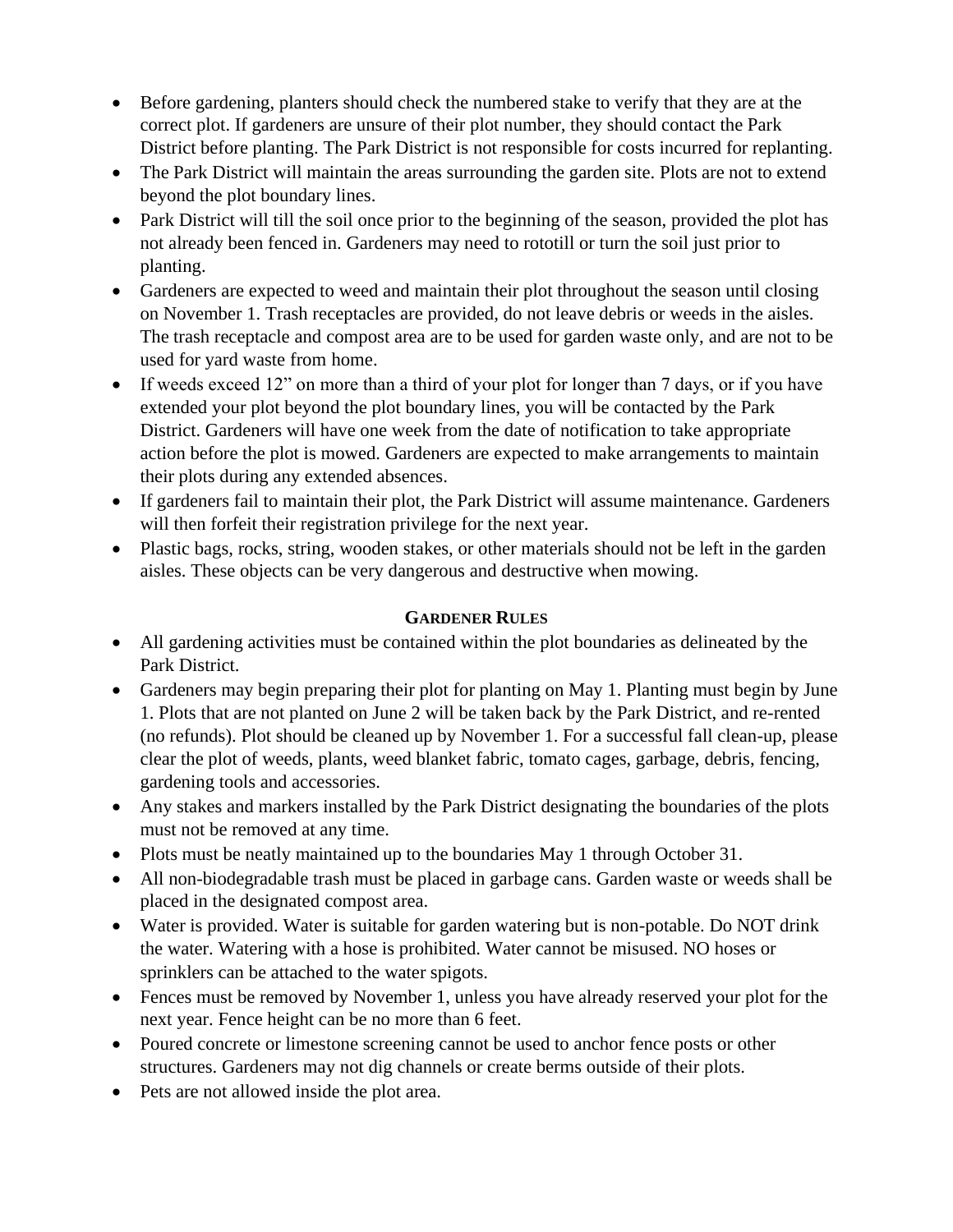- Plot renters that do not plant, maintain, or properly remove debris from plots will lose subsequent years' rental privileges, and may be assessed a clean-up fine.
- Proper attire, including shirts and shoes, must be worn at all times.

## **OTHER INFORMATION**

#### **Parking**

Limited parking will be available at the garden plots site. Additional parking is available in the Splash Pad/Dog Park parking lot.

## **Water**

There are two water spigots. Water is suitable for garden watering but is non-potable. Do NOT drink the water. Watering with a hose is prohibited. Water cannot be misused. NO hoses or sprinklers can be attached to the water spigots. Do not allow the water to run unattended. Water is for garden use only. Washing of cars or other non-garden related activities are prohibited.

## **Mulch**

- Mulches such as wood chips, stone, carpet, sludge, and artificial turf are prohibited.
- Acceptable mulch includes: alfalfa, buckwheat hulls, corrugated cardboard, garden residue, grain hulls, hay, lawn clippings, leaves, or shredded newspapers.
- Any mulch brought in must be spread on the plot within 24 hours. Renters are responsible for clean-up of the driveway and drop area.
- Mulch may not encroach on neighboring plots. The Park District reserves the right to remove mulch material from gardeners who do not comply with the mulch policy, and assess a \$150 clean up fee.

#### **Access**

- Plots are open for gardening during daylight hours.
- Park District reserves the right to access the plots to inspect and evaluate whether gardeners are in compliance with Garden Plot policies.
- Gardeners may bring their own tools into the plots, tools may not be stored on site.

#### **Compliance**

- There are no pets allowed in the garden plot area.
- No tobacco use (chewing or smoking)
- No alcohol or illegal drugs
- No illegal plants
- No fires or cooking
- No bird feeders
- No sales garden is for personal, noncommercial use only. Gardeners may not sell produce or flowers grown in the garden.
- No firearms
- Children should not be left unattended in the garden plot area.